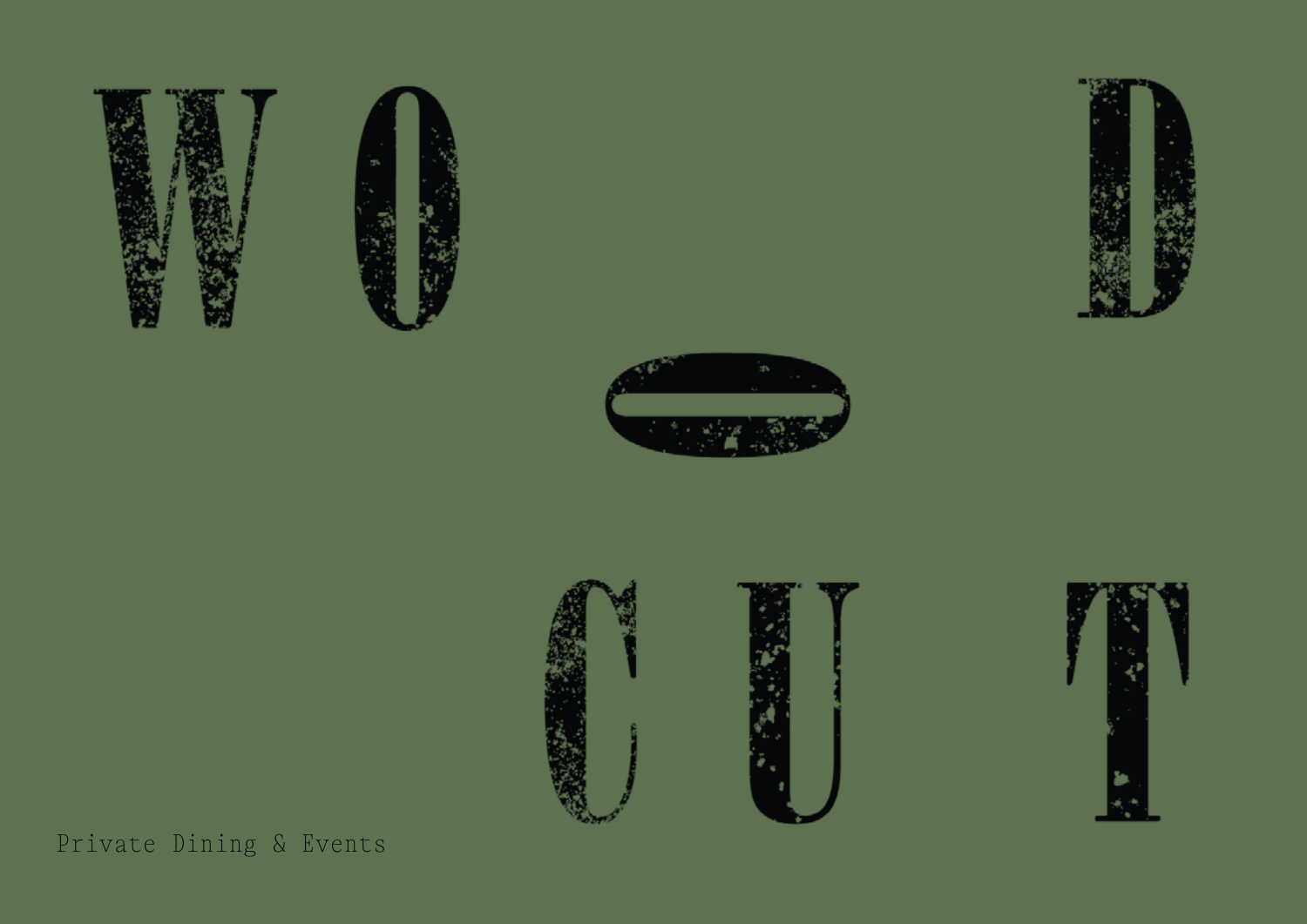

### WOODCUT

Designed and curated by award-winning couple, Chef Ross Lusted and Sunny Lusted, Woodcut emphasises premium Australian produce prepared using traditional methods of wood, charcoal and steam. Experience the theatre of these elemental preparation methods as well as the rich narratives of immaculate local produce through this one-of-a-kind dining experience.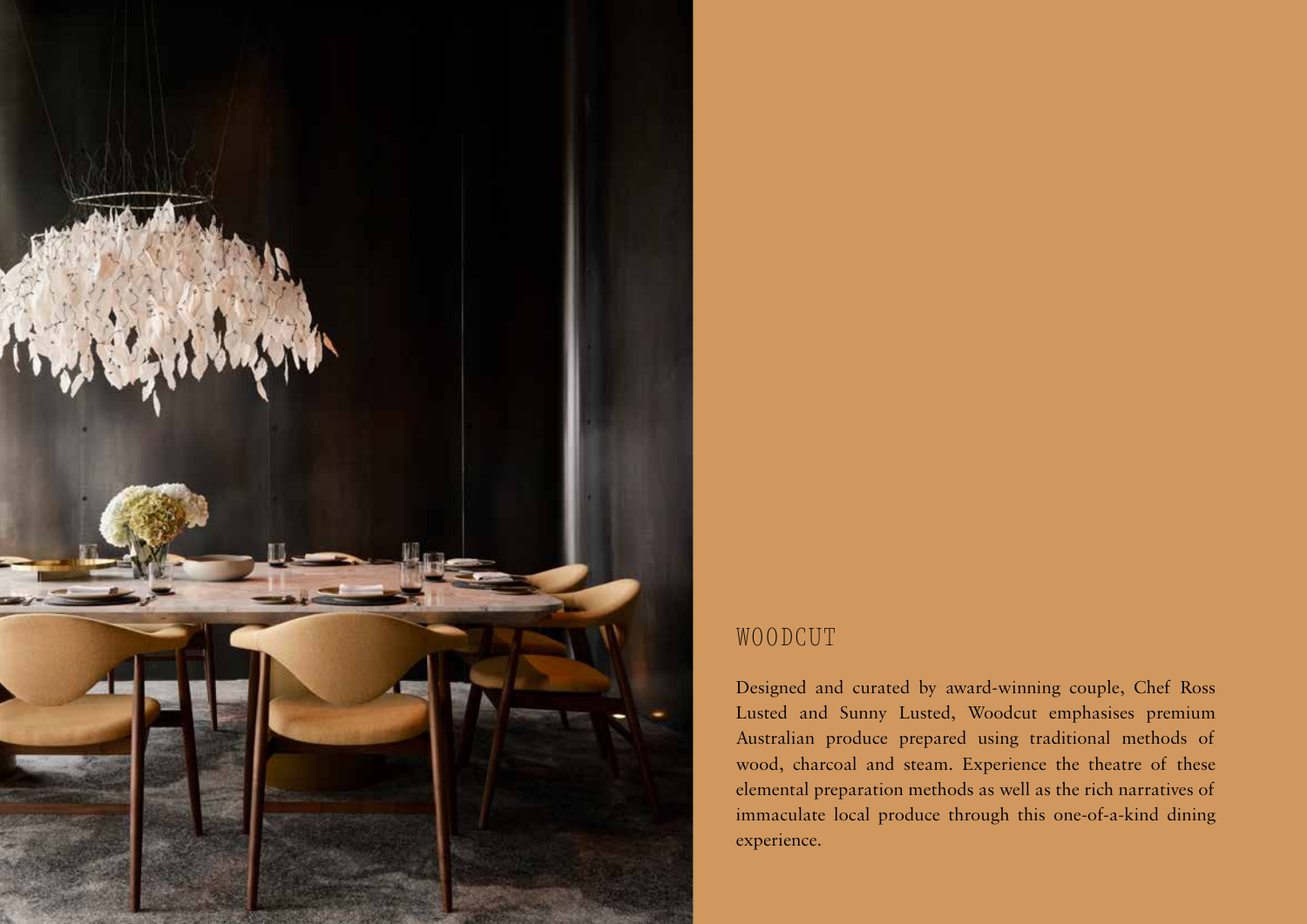

# CHEF ROSS LUSTED

Acclaimed chef, sculptor, designer and restaurateur Ross Lusted has distinguished himself in the culinary landscape through a thirty-year career that has earned him a myriad of highly regarded accolades such as Chef of the Year and Hottest Chef in Australia. Alongside his wife Sunny, Lusted's latest venture Woodcut has now launched as part of Crown Sydney's highly anticipated gastronomical line-up. "At the heart and soul of Woodcut is fire, steam, smoke and ice. Beautiful ingredients, simply cooked. The earthy and sensory cooking methods impart a tangible element of flavour and authenticity to the cooking process."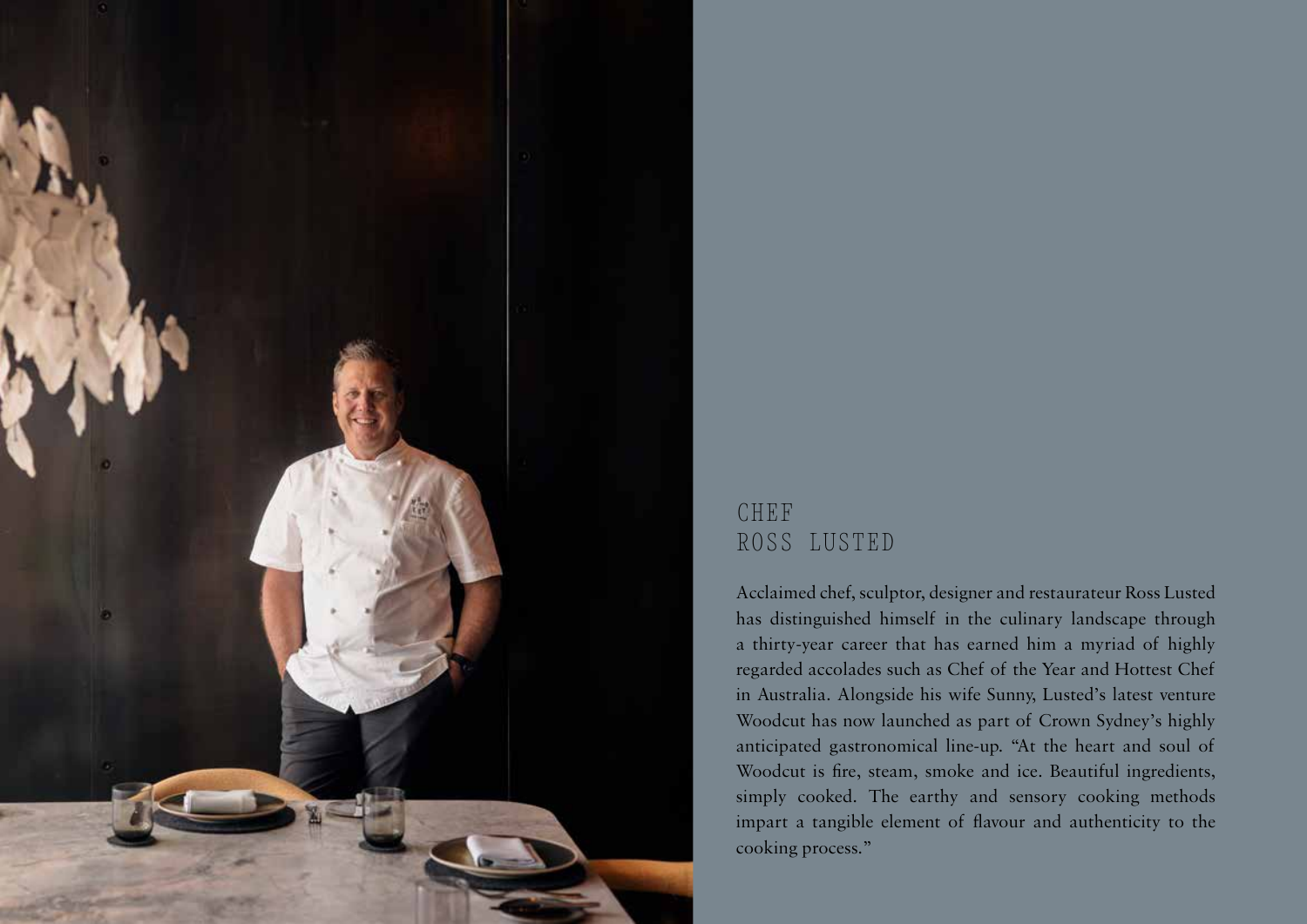

## SPACES

Woodcut features two beautifully appointed private rooms and a Chef's Table plus numerous opportunities throughout the restaurant to secure partial hire of the dining room.

The Woodcut experience is ideal for private events, with considered spaces both indoor and on our water view Terrace which, combined with our warm and flawless service, is the perfect way to experience Woodcut.

With over eight unique spaces, please contact our events team with your requirements and we can personalise the private dining experience to suit your occasion.

| SPACE                            | CAPACITY    |
|----------------------------------|-------------|
| Ironbark (Private Dining Room)   | 7 seated    |
| Silver Ash (Private Dining Room) | 12 seated   |
| Chef's Table                     | 10 seated   |
| <b>Yellow Box Dining</b>         | 20 seated   |
| Harbour Terrace                  | 26 seated   |
| Hickory Lounge                   | 50 cocktail |
| Garden Terrace                   | 50 seated   |
| Gidgee Lounge                    | 30 cocktail |
| <b>Exclusive Use</b>             | 150 seated  |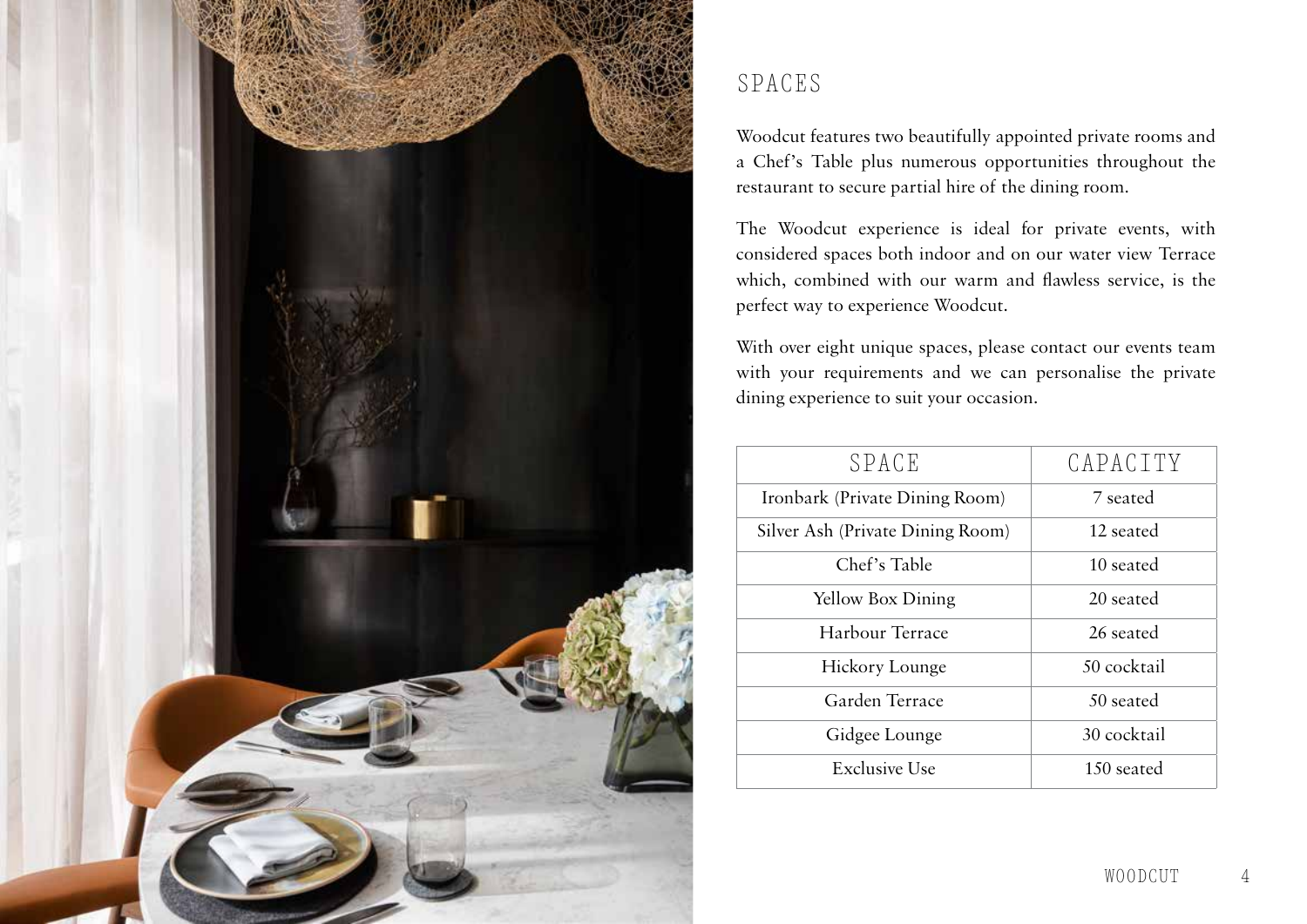



# SILVER ASH CAPACITY 12 SEATED

With a golden cloud sculptural installation by Carly Scoufos, harbour views, soaring woven wood and steel walls and an intimate setting perfect for a business lunch or elegant celebration, Silver Ash private dining is the perfect way to experience Woodcut. Book up to 12 guests with a curated menu from our four open kitchens.

# IRONBARK CAPACITY 7 SEATED

With pristine harbour views and soaring sculptural ceilings, Ironbark private room is bathed in natural light and opens onto the Garden Terrace allowing for the option of privacy or to be part of the energetic dining terrace. Ironbark is the ideal destination for your next intimate dinner or business lunch. Book up to 7 guests with a curated menu from our four open kitchens.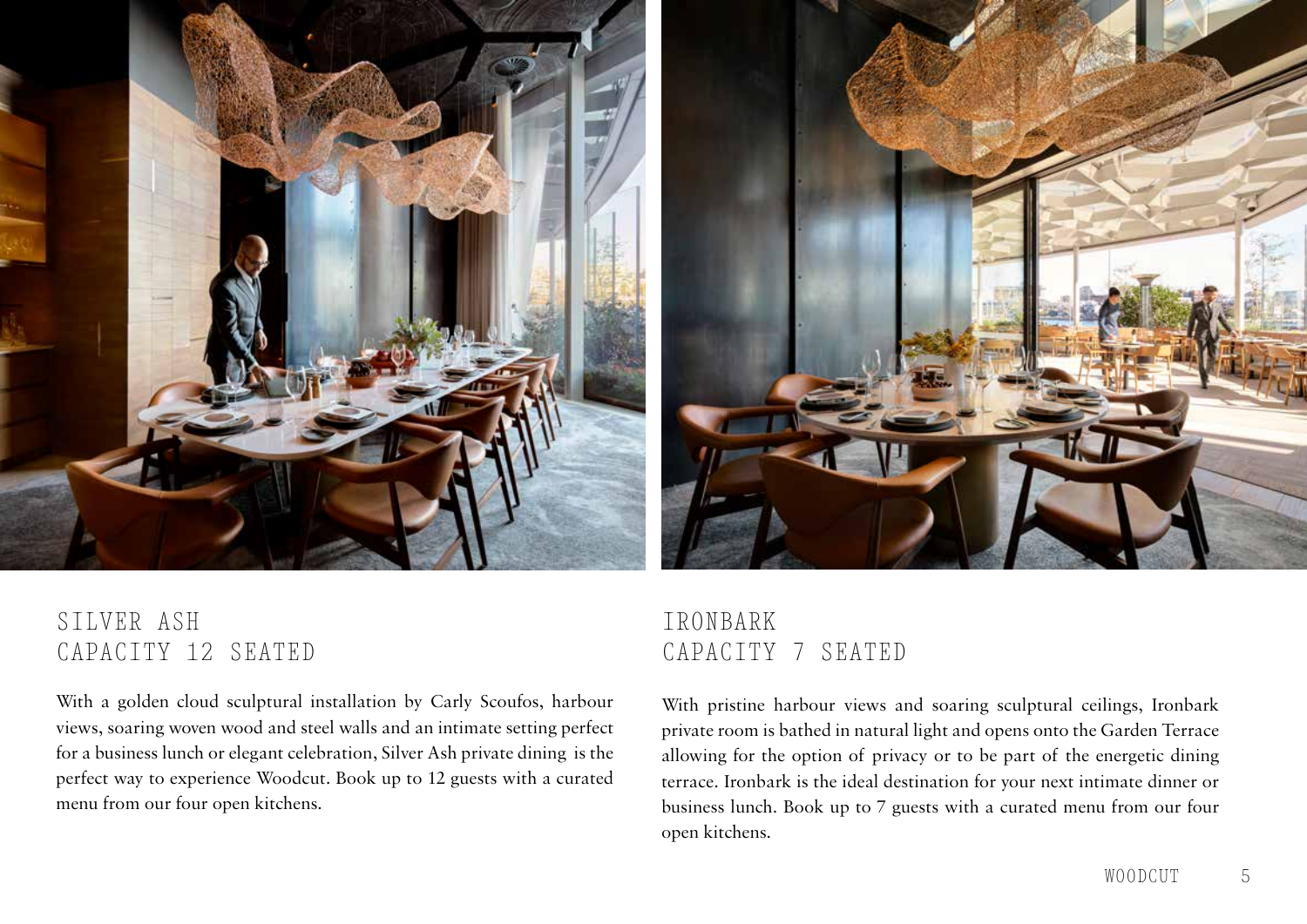



# CHEF'S TABLE CAPACITY 10 SEATED

The Chef's Table offers a party of 10 guests an exclusive opportunity to experience a unique journey with Woodcut. This special dining space with harbour views provides the intimacy of a private room and simultaneously allows guests to connect with the vibrant energy of the dining room as they witness the theatre of Woodcut's four open kitchens.

# YELLOW BOX DINING CAPACITY 20 SEATED

Nestled in between our Fire Kitchen, Seafood Counter and Pastry Kitchen, this luxurious event space is the perfect location for parties of up to 20 guests. This is one of Woodcut's only indoor dining spaces that may be booked out for larger parties. With views and theatre of the open kitchens and Tracey Deep's magnificent woven hemp art installation, Yellow Box Dining is situated to provide your guests with an intimate dining space while enjoying the bustle and energy of the restaurant.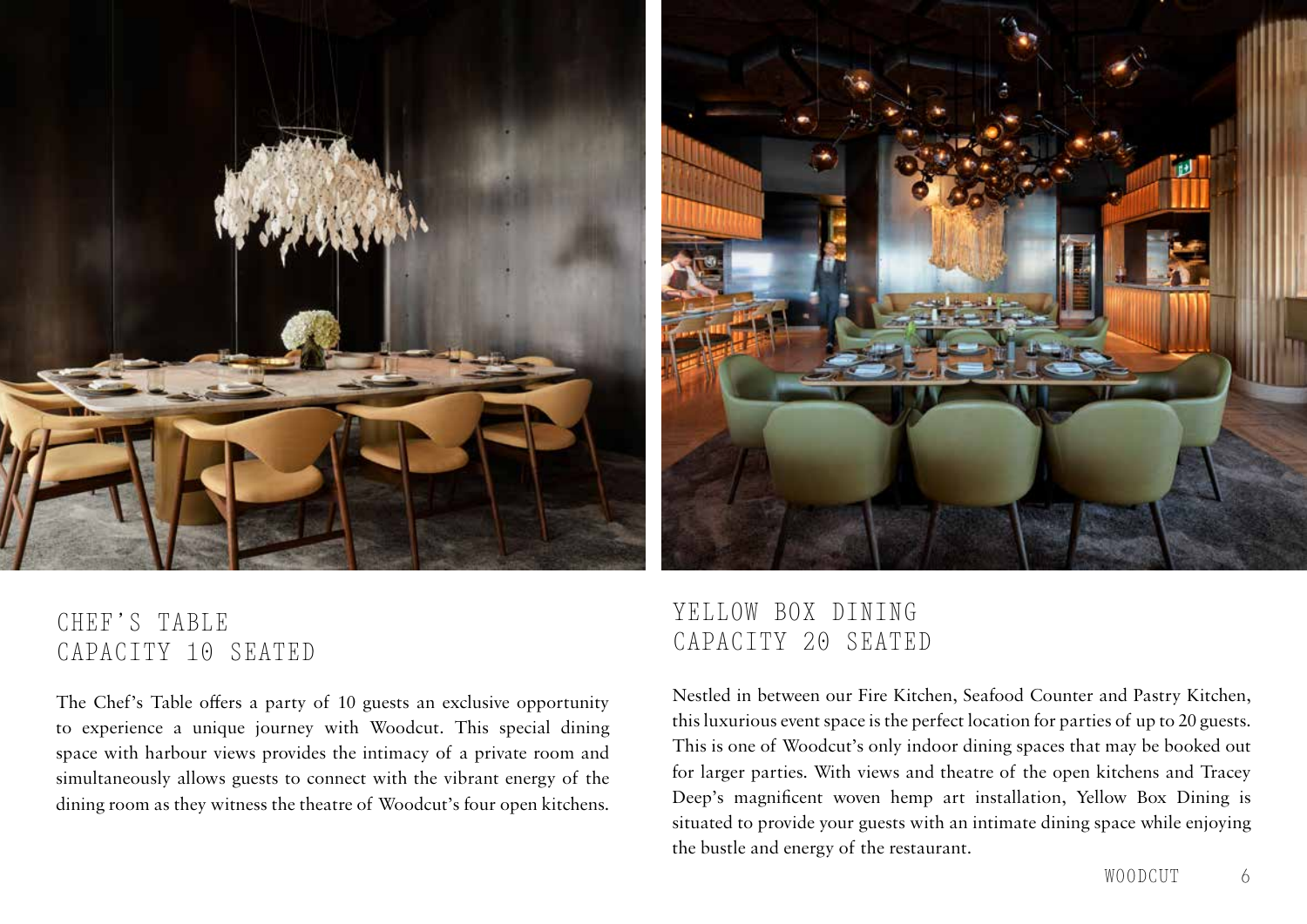

## HARBOUR TERRACE CAPACITY 26 SEATED

Situated metres away from Sydney Harbour, this terrace enjoys uninterrupted harbour views. Featuring a magnificent table which can seat up to 26 people this is a sought after space, with it's own area to have drinks on arrival and canapes. Attentive service with your own waitstaff and sommelier are part of the Woodcut experience when you reserve the Harbour Terrace.

# GARDEN TERRACE CAPACITY 50 SEATED

The Garden Terrace offers dining for up to 50 guests. With spectacular water views our Garden Terrace is located under a covered loggia and is able to allow for several table configurations to suit your event requirements. This space is perfect for larger functions, with stunning furnishings and attentive service, matched with a beautifully crafted set menu. This outdoor area is beautifully styled to echo the style and ambiance of the indoor dining room.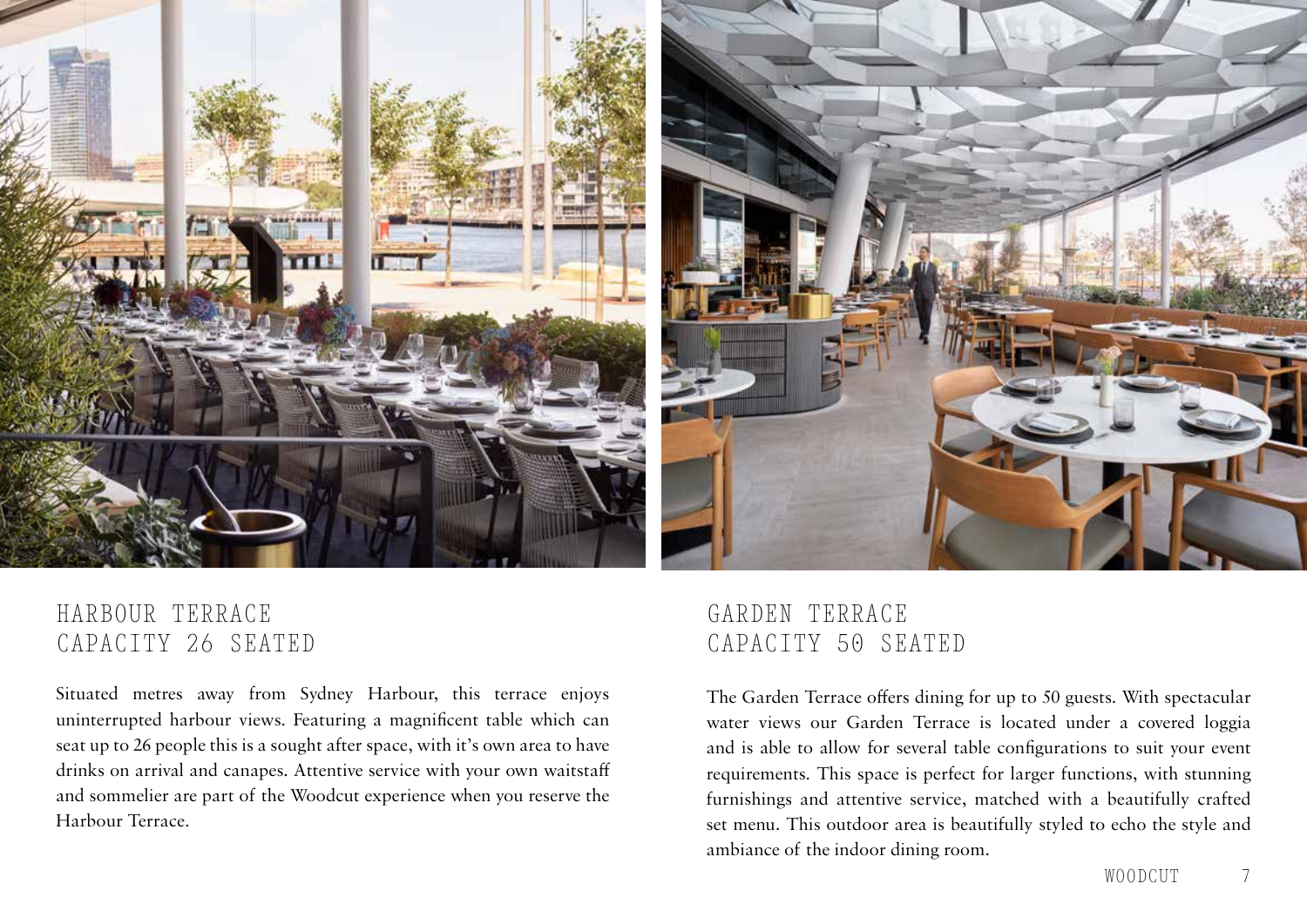

# HICKORY LOUNGE CAPACITY 50 COCKTAIL

Situated in our busy bar, this covered outdoor area is a secluded section that is perfect for pre and post drinks when having a function at Woodcut or alternatively you can hire this area for a private canape event. With harbour views, the Hickory Lounge can host up to 30 guests seated, 50 guests cocktail, and will have designated wait staff for each event.

## EXCLUSIVE HIRE CAPACITY 150 SEATED

With outdoor terraces inviting the glistening perfection of the harbour as well as bespoke artworks and luxe furnishings throughout, Woodcut restaurant is nothing short of sensational. Unique elemental cooking methods and a knowledgeable service leads this one of a kind event experience, leaving a lasting impression on every guest as they soak up all the magic of the dazzling Sydney skyline.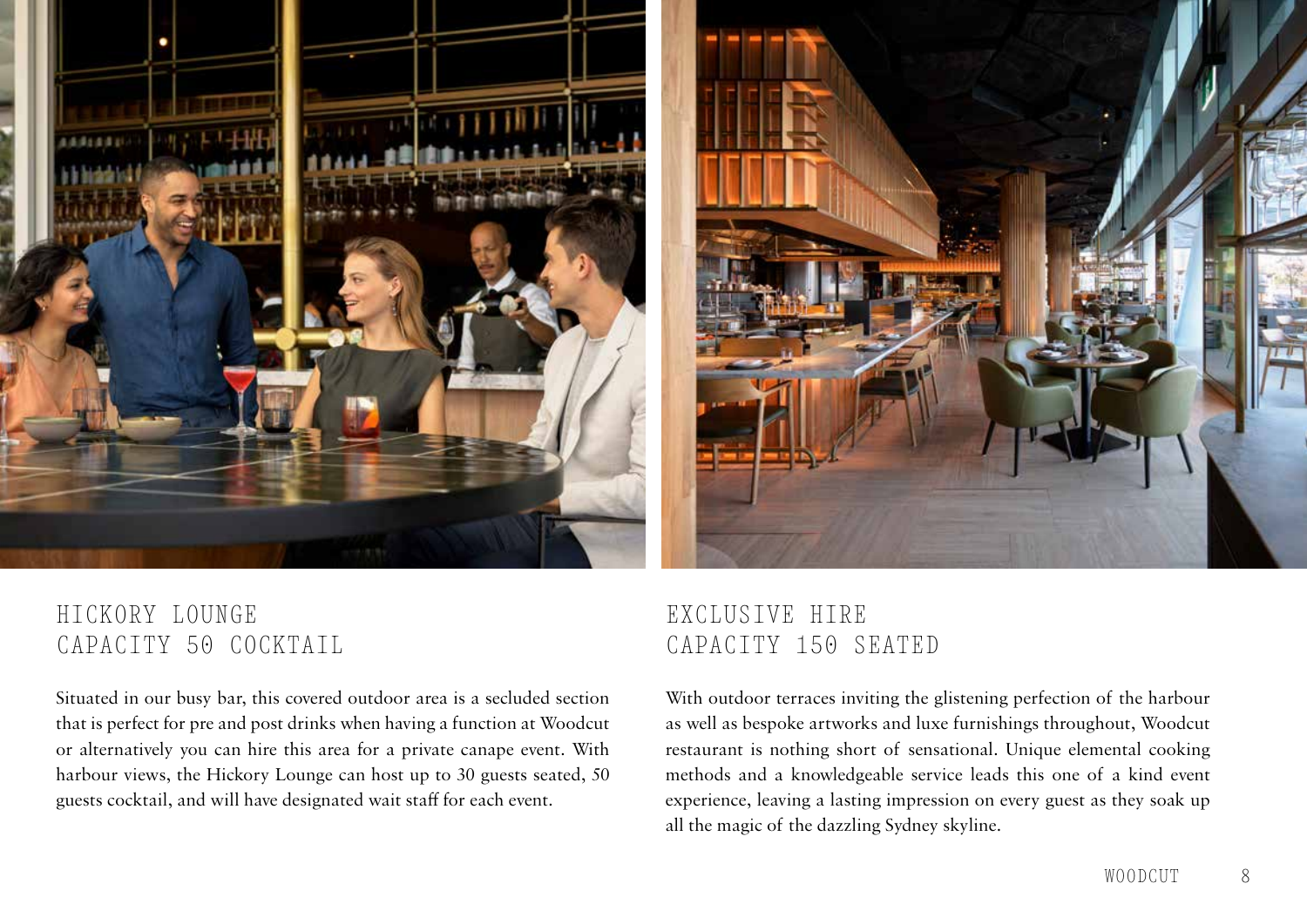### FOOD MENU OPTIONS

### SILVER WATTLE SET MENU \$135PP

Wood oven bread

Raw fish plate, apple, capers, apple vinegar dressing Burrata, white nectarine, verjus, basil seeds, basil Crab cakes, hemp seeds, fried leaves, oyster mayonnaise

Grilled kingfish, romesco sauce, almonds, witlof Rangers Valley Black Market T/bone 1 kg 270 days Side dishes for the table

Desserts from the Woodcut pastry kitchen

*Menu additions available upon request*

## GOLDEN WATTLE SET MENU \$185PP

Wood oven bread Cold seafood on ice, condiments Raw fish plate, apple, capers, apple vinegar dressing Crab cakes, hemp seeds, fried leaves, oyster mayonnaise

John Dory, soft herbs, green olives, lemon Octopus, fingerling potatoes, caperberries, whipped anchovies Lipstick peppers, red pepper oil, caper leaves, olives

Rangers Valley Black Market T/bone 1 kg 270 days Side dishes for the table

Desserts from the Woodcut pastry kitchen

*Menu additions available upon request*

*Please note these are sample menus and are subject to change to showcase the best produce available.*

## BLACK WATTLE SET MENU \$265PP

Wood oven bread N25 Caviar, potato crisps, lemon cream Cold seafood on ice, condiments Raw fish plate, apple, capers, apple vinegar dressing

Southern rock lobster, wood roasted, garlic kombu butter Rangers Valley black market T/bone 1 kg 270 days Side dishes for the table

> Desserts from the Woodcut pastry kitchen Petit fours

*Menu additions available upon request*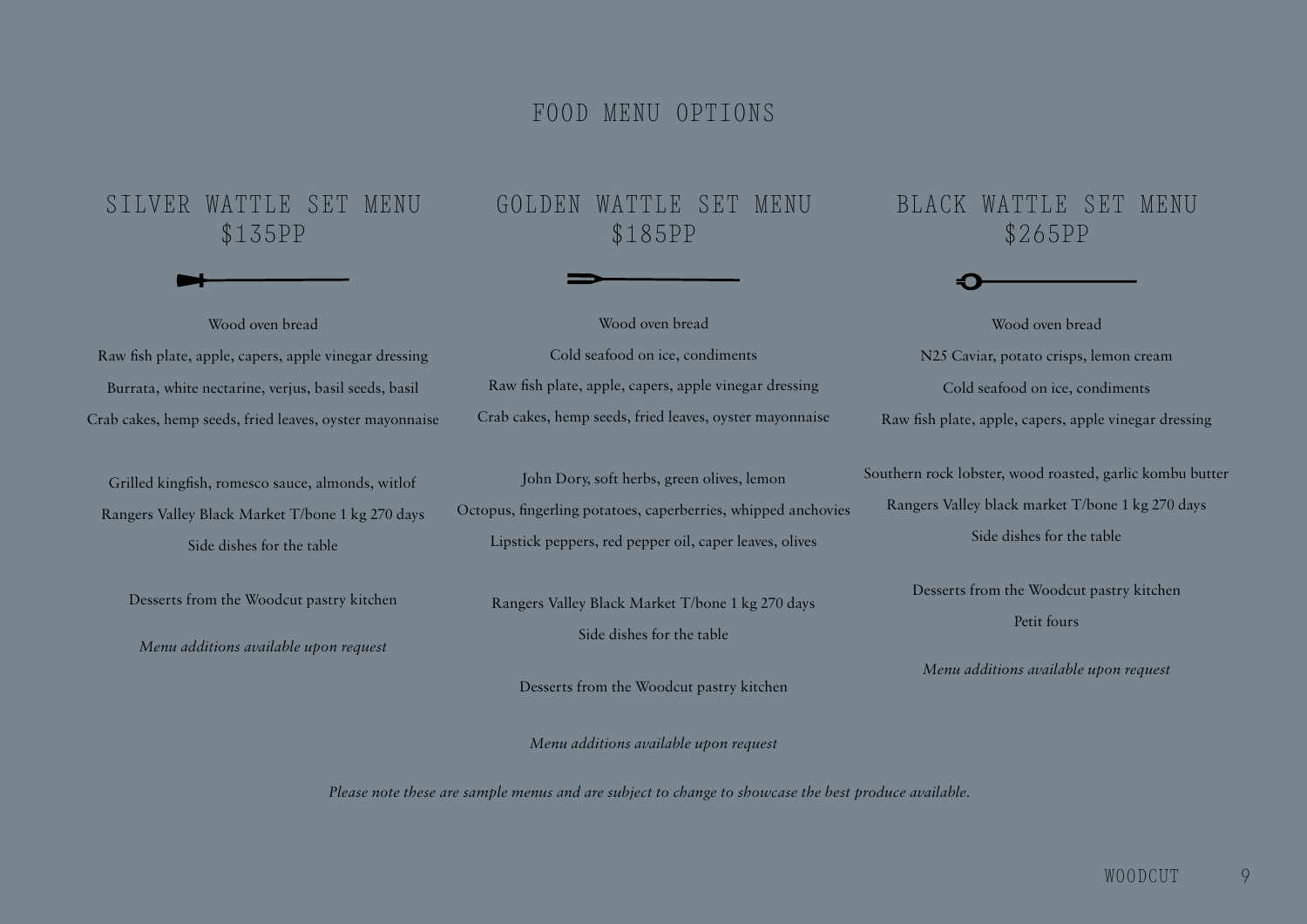### BEVERAGE PACKAGE OPTIONS

STANDARD PACKAGE 2 Hours \$70PP 3 Hours \$85PP

SPARKLING 2021 Usher Tinkler 'LA Volpe' Prosecco, Hunter Valley NSW

#### **WHITE**

2021 Stoney Rise Chardonnay, Tamar Valley, TAS 2021 Shaw & Smith Sauvignon Blanc, Adelaide Hills, SA

### RED

2020 Giant Steps Pinot Noir, Yarra Valley, VIC 2019 Vasse Felix Shiraz, Margaret River, WA

> BEER Asahi

PREMIUM PACKAGE 2 Hours \$95PP 3 Hours \$110PP

SPARKLING NV Louis Roederer 'Collections 242' Champagne France

#### **WHITE**

2021 Murdoch Hill 'Woodcut Riesling', Adelaide Hills, SA 2012 Cullen Semillon Blend, Margaret River, WA

#### RED

2018 Château Peybonhomme-Les-Tours Côtes de Blaye, Cabernet Blend Bordeaux, France 2013 Shaw and Smith Shiraz, Adelaid Hills, SA

### BEER

Asahi

## NON-ALCOHOLIC PACKAGE 2 Hours \$40PP 3 Hours \$50PP

JUICES Orange Juice Apple Juice

#### SOFT DRINKS

Coke Coke No Sugar Lemonade Ginger Beer

MOCKTAILS Woodcut Chinotto

Woodcut Herbal Remedy

NON-ALCOHOLIC BEER Heineken 0.0